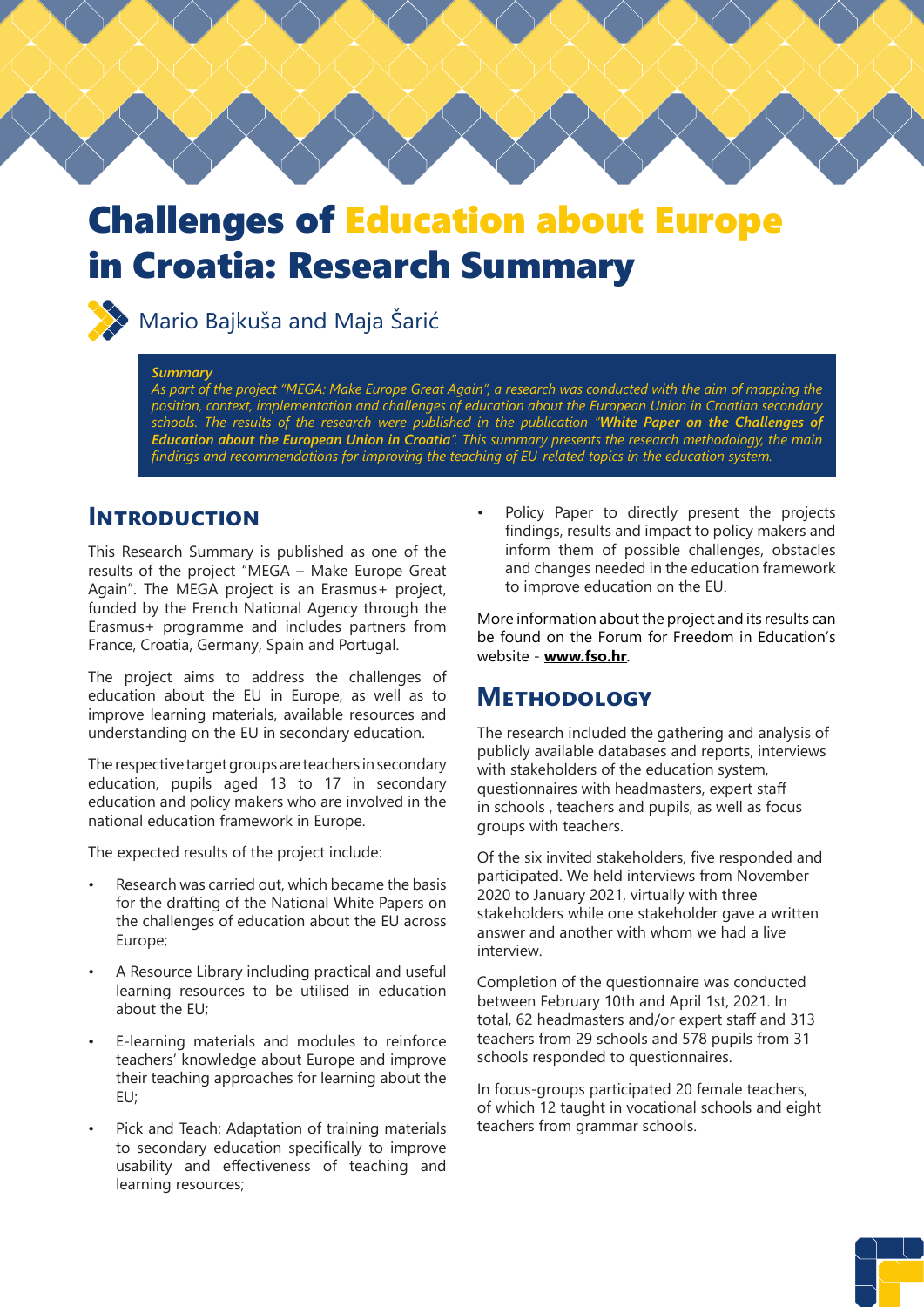## **Main Findings**

— Majority of teachers and pupils have a positive view of the EU.

— Even some of those teachers with negative or neutral views of the EU see the potential and opportunities the EU offers to the new generations.

— The national curriculum framework has content regarding the EU but it cannot be said that it is a priority. This content is compartmentalized in social, humanistic, and foreign languages subjects with topics about EU languages, geography and history being the most present.

— Topics such as European cultural heritage, EU politics and institutions, social and civil impact of the EU, economic and legal impact of the EU, EU identity and citizenship as well as other non-working languages of the EU are only mentioned in subjects or subjects provide pupils with basic knowledge about these topics.

— In case of schools' curricula, it can be concluded that the status of the education about the EU is undefined and heavily relies on headmasters' openness to this topic as well as teachers' willingness, and motivation to involve in teaching the EU.

— Headmasters, expert staff and teachers express confidence in their knowledge of the EU. However, they feel self-taught and usually they are learning by doing. Teachers express the need for further professional development in more specific, deeper, and complex EU topics.

— Teachers and some stakeholders report that teachers need pre-service training in the topics about the EU and systemic support on all levels. They substitute the lack of support with heavy reliance on a network of peers.

— Compartmentalization of EU related topics could also be seen in schools that have activities related to the EU. Politics and Economics, Ethics, Geography and History are the subjects which can be seen as the focal points of the education about the EU.

— While grammar schools teach pupils about the EU in general, vocational schools, on the other hand, seek to teach by converging knowledge about different European funds, how to use European subsidies and funds e.g. for a family farm or similar. They also encourage pupils to go on internships

through Erasmus+ to add value and acquire additional professional skills.

— In general, teachers of Politics and Economics, Ethics, Geography and History point out that they are most successful in permeating EU topics in the curriculum, but very superficially, while foreign language teachers can implement certain topics in more detail and thoroughly due to more teaching hours.

— Both teachers and pupils see experiential learning – mobility, internships, study visits, and excursions – as the best and the most interesting method to teach and learn about the EU.

— Teachers see the following as the most useful resources: EPAS teaching materials, eTwinning as an extremely useful networking tool, participation in Erasmus+ exchanges and projects is a good tool for creating teaching materials, experiential learning and exchange. Teachers also consider projects in which the goal is to create digital content, pedagogical workshops, debate discussions, research work and travel as motivating for working with pupils.

— Teachers also heavily rely on training and materials provided by civil society organisations.

Pupils' motivation and interest vary significantly. The prevailing teachers' opinion is that pupils are primarily motivated by the possibility of mobility, exchange and travel.

— Majority of 81% pupils expressed interest to learn more about the EU, singling out different languages of the EU as the most interesting topic. Topics that also interest pupils are on how the EU affects Croatia, and about EU member states and their culture. The two topics of the lowest pupils' interest are economic and political impact of the EU and creation and history of the EU.

— In general, the pupils' view of their own knowledge of certain topics related to the EU as well as confidence in their own knowledge can be placed somewhere around the middle. Pupils express that they are familiar with the ways in which the EU affects Croatia, that they are familiar with different cultures in the EU, about what the EU is and what it does. On the other hand, most of the pupils who participated in the survey stated that they were not familiar with the purpose and operation of the European Parliament, the European Commission and



The national curriculum framework has content regarding the EU but it *cannot be said that it is a priority. This content is compartmentalized in social, humanistic, and foreign languages subjects with topics about EU languages, geography and history being the most present.*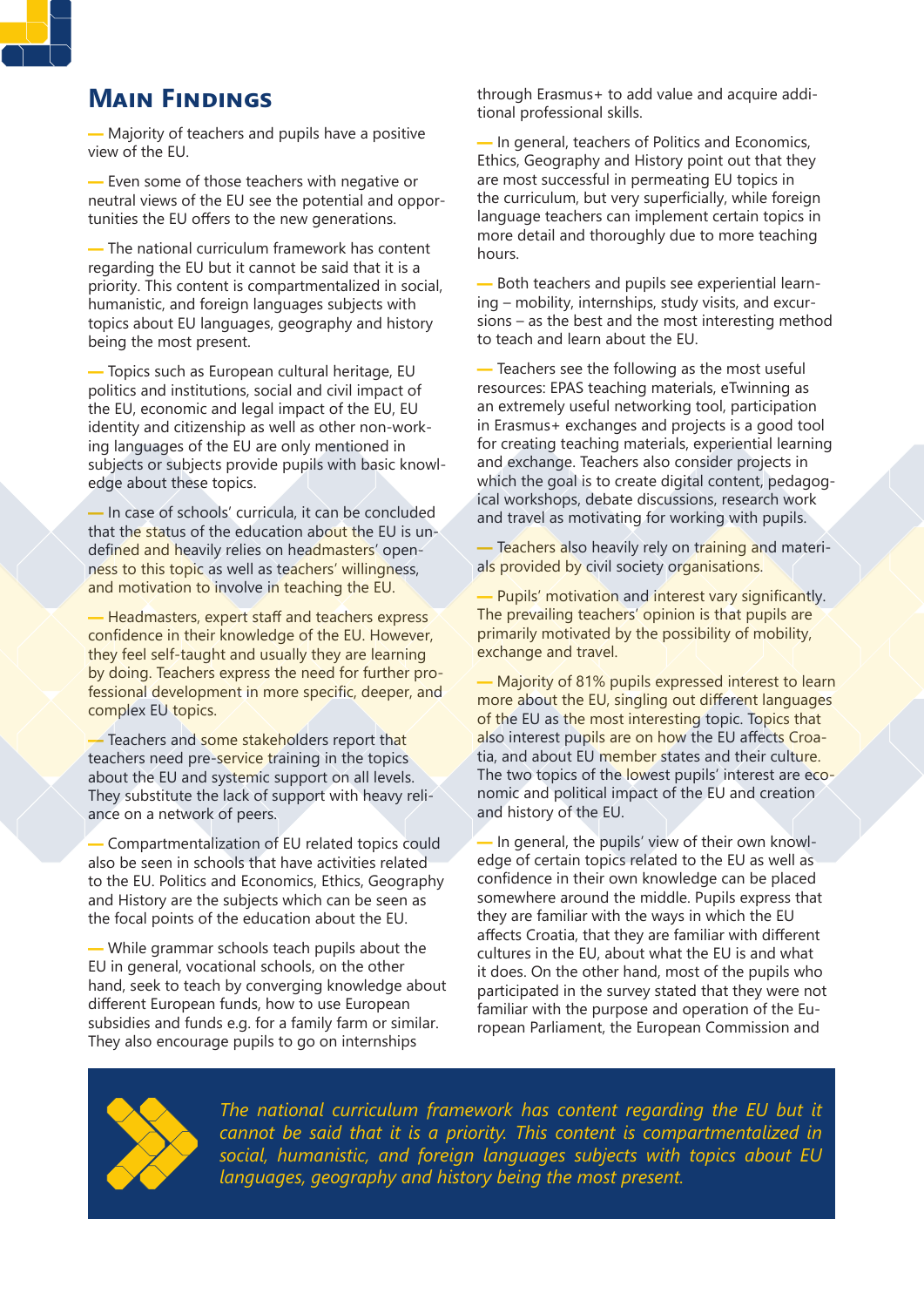that they were not sure that they could list European institutions.

— Headmasters and expert staff single out the following challenges when it comes to education about the EU: lack of teachers' interest, lack of European knowledge by teachers and the fact that the education about the EU is not a priority in the curriculum.

— Teachers emphasize these challenges: overlapping schedules, lack of support by the school staff, lack of systematic (local and national support), mostly volunteer work and insufficient financial support.

## **Recommendations**

#### *Curriculum*

— Educational authorities should introduce Civic Education as a compulsory subject together with Civic education as a cross-curricular topic as an appropriate basis for the development of civic competences which includes European dimensions.

— Civic Education, both as a compulsory subject and cross-curricular topic, should have an appropriate curriculum that includes the EU education dimension on all levels of education and should be oriented towards learning outcomes.

— Curriculum should encourage interdisciplinary approach to EU topics.

— The EU and democratic society have been declared as key policy areas in the Republic of Croatia, and, consequently, they should be included in the teaching and assessment of pupils.

#### *Institutional support to schools and teachers*

— European education should become a mandatory dimension of teachers' pre-service training as well as supplementary pedagogical-psychological education for all professionals working in schools.

— Educational authorities should regularly map and record the needs of teachers for professional development in education about the EU and respond to those needs with systematic and continuous professional development.

— It is necessary to provide a stimulating environment for their professional development where every teacher can acquire the competencies needed to teach about the EU, as well as for its cross-curricular implementation.

— Introducing a system of identification and recognition of schools with good practice in EU education and a system for the dissemination of good practice to other schools.

— Activities implemented in school should be adequately included in teachers' workload.

— Encourage schools with financial and institutional resources to teach and implement the EU education.

#### *Teaching materials*

— Provide conditions for the development of instructions, manuals, textbooks and other teaching materials according to the outcomes of the curriculum.

Provide material support to schools, and teachers in the implementation of the curriculum, including the exchange of experiences between teachers who implement the curriculum and extracurricular activities.

Provide a variety of digital and printed resources adaptable for learning and teaching about the EU in class.

— Encourage school libraries to become centers for the dissemination of information about the EU.

#### *Implementation*

Teaching about the EU should first and foremost emphasize values shared among EU nations which are the sole foundation of the EU: human dignity, freedom, democracy, equality, rule of law, human rights including the rights of persons belonging to minorities, pluralism, non-discrimination, tolerance, justice, solidarity, equality between women and men.

— When teaching about democracy and citizenship, European dimension should be emphasized, especially European citizenship.

— Teaching about the EU must be seen as one of the instruments for developing the democratic school which should not be omitted.



*Educational authorities should introduce Civic Education as a compulsory subject together with Civic education as a cross-curricular topic as an appropriate basis for the development of civic competences which includes European dimensions.*